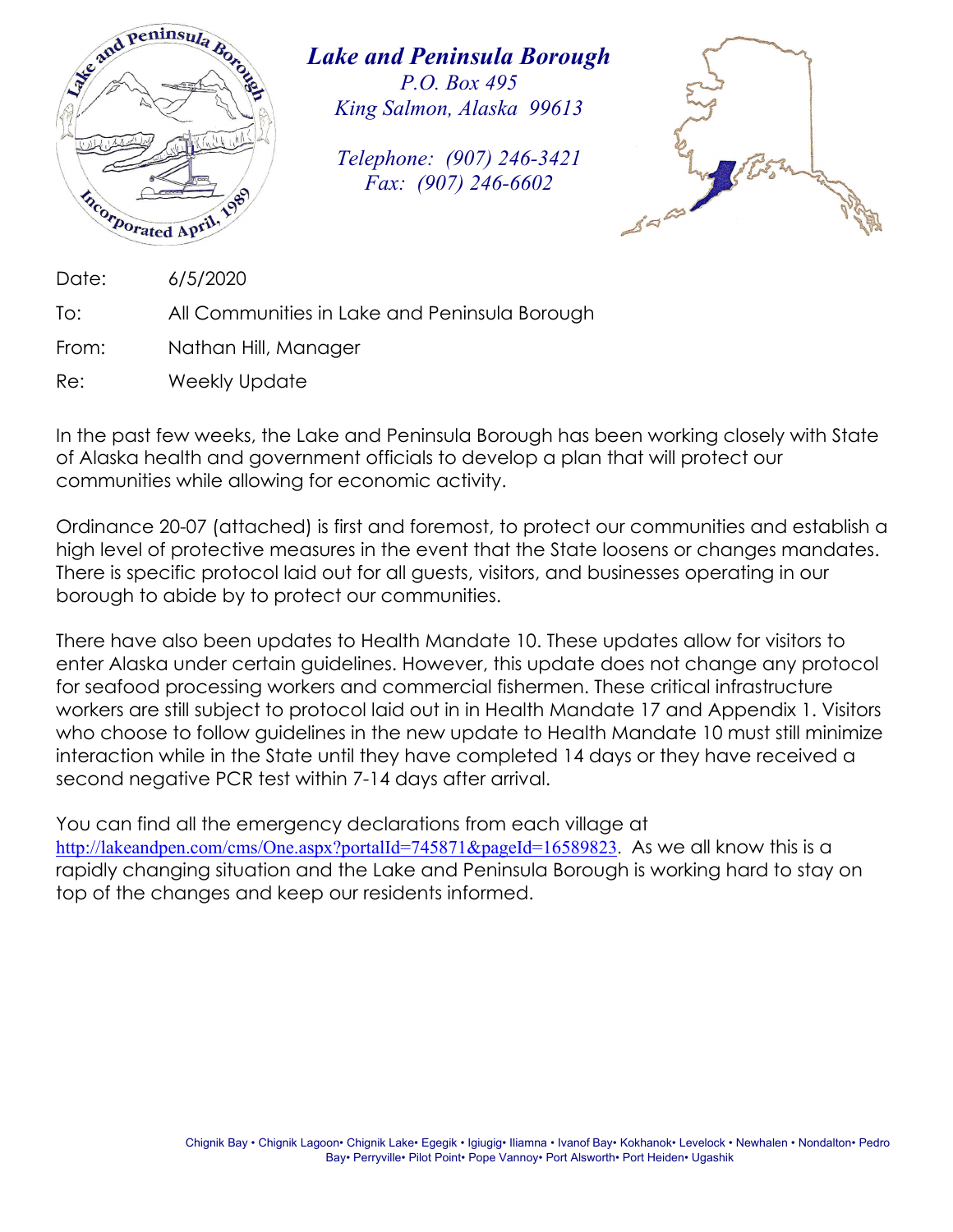# **LAKE AND PENINSULA BOROUGH**

### **ORDINANCE NO. 20-07**

# **AN ORDINANCE PRESCRIBING CONDUCT FOR LODGE OWNERS AND GUESTS TO LAKE AND PENINSULA BOROUGH DURING THE COVID-19 ("CORONAVIRUS") PANDEMIC**

### **Section 1. Classification:**

This ordinance is of a temporary nature and is a non-code ordinance

#### **Section 2. Assembly Findings:**

The Borough Assembly of the Lake and Peninsula Borough finds and determines that:

### **Findings**

- A. The Lake and Peninsula Borough has approximately seventy lodges, inns, bed & breakfast facilities, and hotels.
- B. COVID 19 is a respiratory disease that can result in serious illness or death and is caused by the SARS-Cov-2 virus, a new strain of the coronavirus that has not been previously identified in humans and is easily transmittable person to person.
- C. The World Health Organization designated the outbreak of COVID-19as a pandemic on March 11, 2020; and the United States Center for Disease Control and Prevention (CDC) has identified COVID-19 as a significant public health risk; and on March 11, 2020, Governor Dunleavy issued a declaration of public health disaster emergency in response to the COVID-19 anticipated outbreak in the State of Alaska; and on March 13 President Trump declared a National Emergency in response to the coronavirus pandemic
- D. Governor Dunleavy has issued eighteen (18) mandates to regulate schools, health care providers, intrastate travel, protective measures for independent commercial fishing vessels, and more.
- E. As of today, in Alaska there is a cumulative total of 381 positive COVID-19 cases, 328 recovered and 10 deaths. In the USA, as of today, there is a cumulative total of 1,324.488 positive COVID-19 cases, and 79,756 deaths.
- F. As a home rule municipality, Lake and Peninsula Borough has all the powers not prohibited by law or by the Borough's charter. The Borough's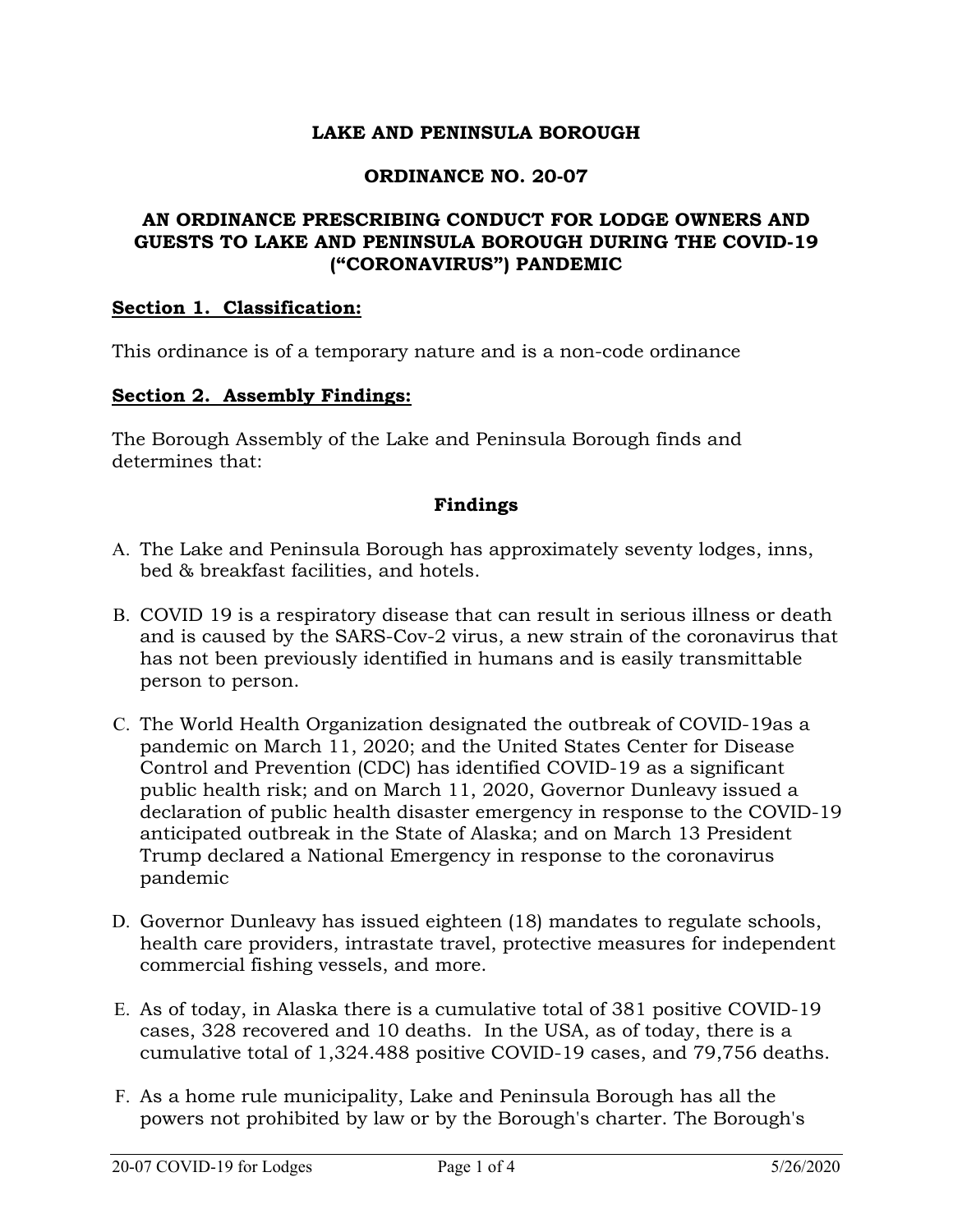charter, in turn, authorizes the Borough to exercise all powers permitted by law.

- G. The Borough does not intend to duplicate the efforts of the federal or state regulatory or permitting processes, although the Borough intends to rely in part upon materials and evidence generated by those processes. Rather, the Borough intends to address the unique impacts of the remote logistics of Lake and Peninsula Borough.
- H. By this ordinance, to the greatest extent permitted by law and under its charter, the Borough intends to exercise its authority as a home rule municipality to mitigate the impacts of any health risks to our residents.
- I. By this ordinance, the Borough seeks to allow businesses an opportunity to operate and add to the economy of the Lake and Peninsula Borough, without limited risks to their guests, our residents, and our limited health care system.

# **Section 3. General Provisions**:

NOW, THEREFORE, the Borough Assembly of Lake and Peninsula Borough enacts the following ordinance:

# **PROTOCOLS FOR ALL GUESTS AND VISITORS TO THE LAKE AND PENINSULA BOROUGH:**

- 1. Guests shall follow current State of Alaska mandates and guidelines for social distancing, hygiene, and group size limits, including during dining and recreating.
- 2. Guests should avoid interaction within Lake and Peninsula communities. Visitors are to go straight to their destination.
- 3. If a guest cannot avoid contact with residents, personal protective equipment, such as breathing masks, are encouraged.
- 4. Any person feeling ill or experiencing any symptoms of COVID-19, are not to enter Lake and Peninsula Borough. Persons are encouraged to seek medical attention in an urban environment such as Anchorage.
- 5. All persons visit Lake and Peninsula Borough are assumed to understand that medical options are limited within the Borough and it is advised that medical services should be sought in Anchorage or other larger cities. The clinics in Lake and Peninsula Borough are not equipped or prepared to provide lifesaving COVID-19 services to nonresidents.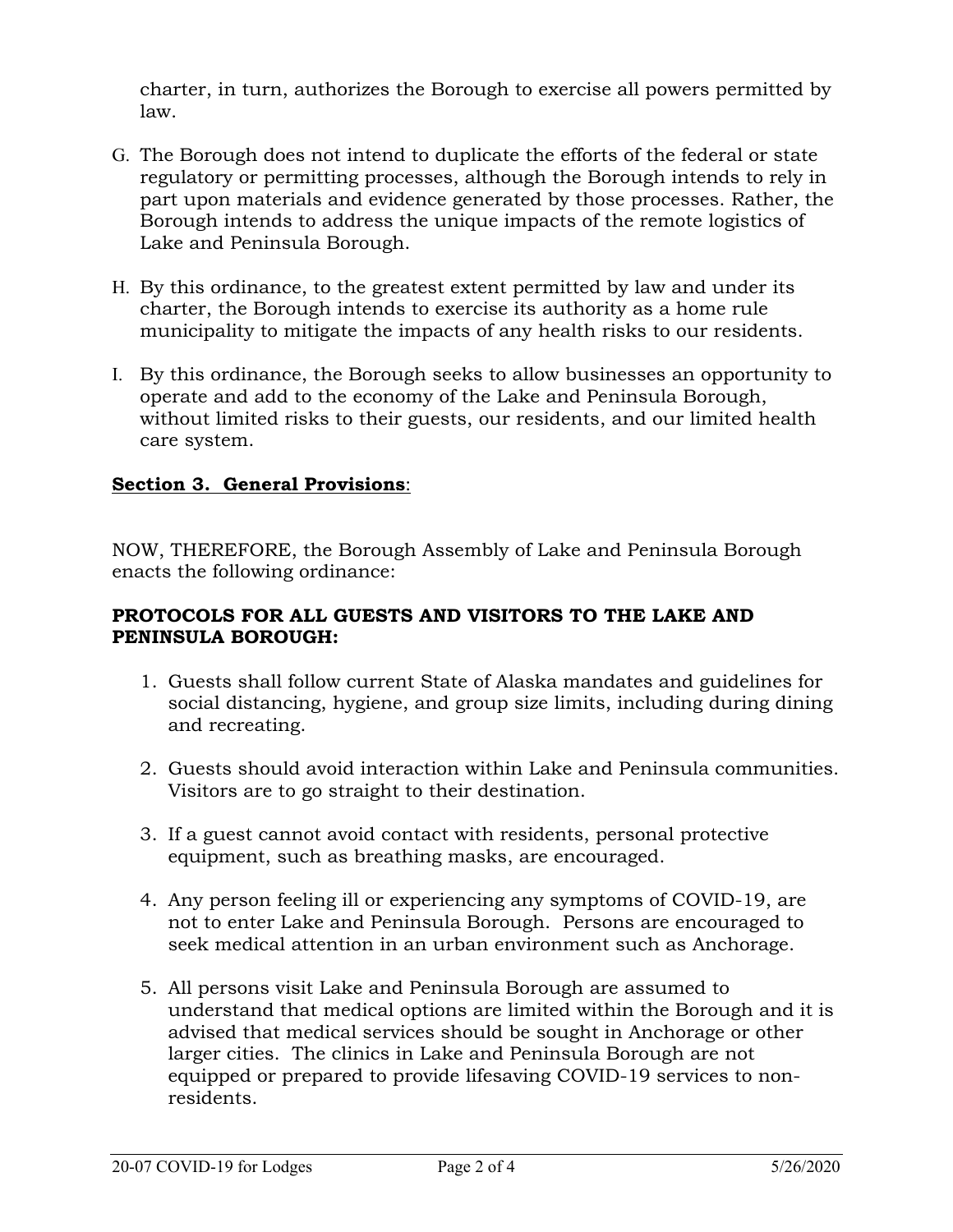# **PROTOCOLS FOR BUSINESSES OPERATING IN LAKE AND PENINSULA BOROUGH WHICH HOST GUESTS OR VISITORS:**

- 1. All guests are to be prescreened. Prescreened means each guest entering the state of Alaska must fill out a form and pass a medical screening in Anchorage or other Alaska entry site, before being allowed to proceed to their destination. The guest must also sign a declaration that they are experiencing no symptoms of COVID-19. They must not have a temperature of 100.3 degrees or higher.
- 2. All employees not residents of Alaska, must observe the 14-day quarantine before being allowed to interact and work with guests.
- 3. All employees must have their temperature taken and recorded before and after each shift and a log of this shall be kept available on site.
- 4. Employers must conduct employee training to teach best practices for mitigating any viral infections such as sanitizing, personal protection, personal hygiene, etc.
- 5. All persons are to follow current state mandates and guidelines for social distancing, hygiene, and group size limits.
- 6. Employers are to conduct regular touch-point sanitization of any shared facilities.
- 7. Employers are to ensure employees use best practices and provide every employee with protective equipment, gear and knowledge as appropriate to fulfil their job in the safest manner possible.
- 8. Employers are to provide an isolation area for any employee or guest who exhibits any symptoms of COVID-19 until they can be transported to Anchorage.

### **Section 4. Effective Date:**

This ordinance shall become effective upon its adoption.

**ADOPTED** by a duly constituted quorum of the Lake and Peninsula Borough Assembly on this 26th day of May 2020.

### **IN WITNESS THERETO:**

 $\\ \text{Re} \mathcal{Q} \text{log}$ 

Glen Alsworth, Sr., Mayor